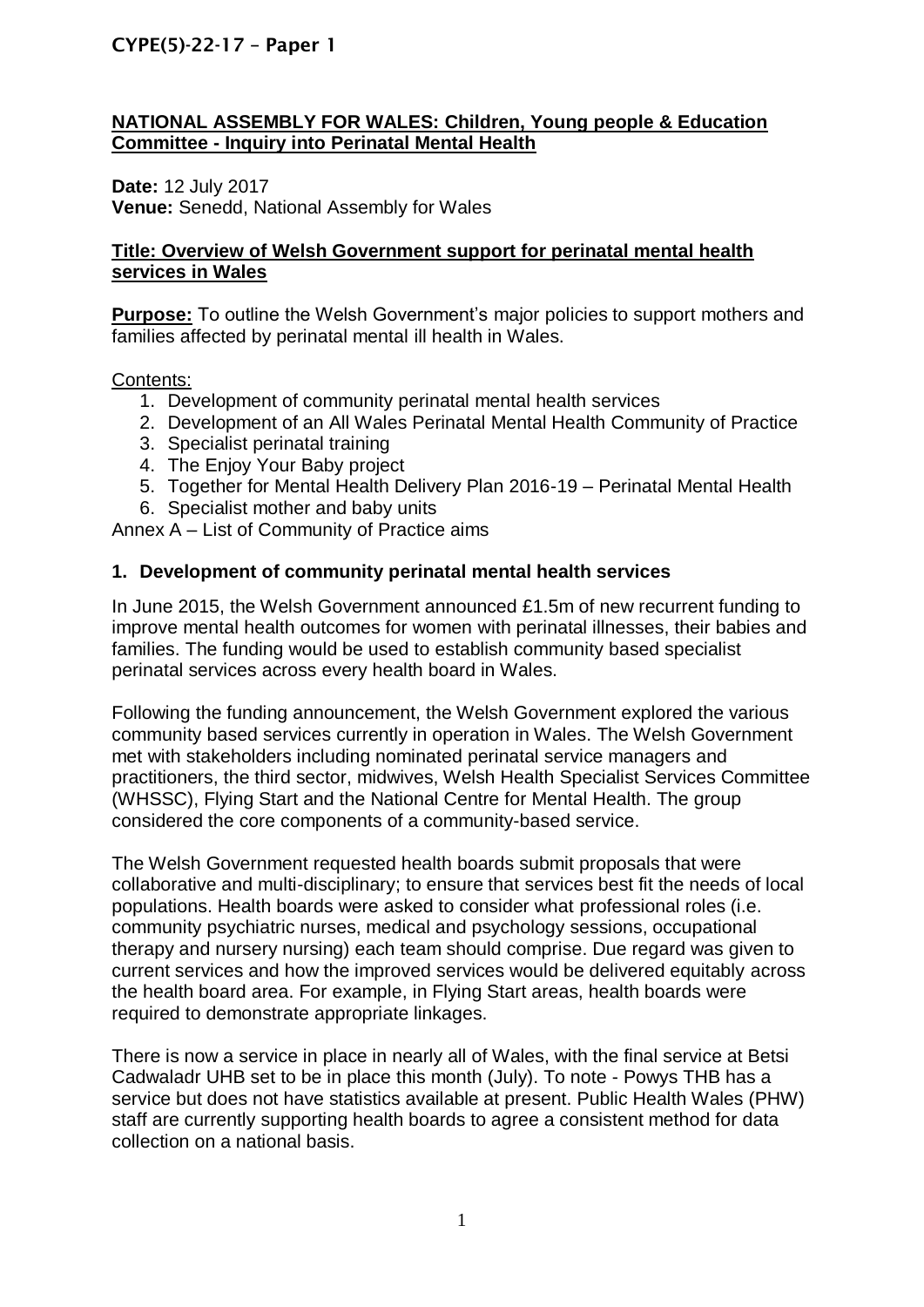The plans submitted by LHBs for the use of the  $£1.5m$  additional investment included proposals to recruit around 30 new specialist staff.

The information provided by LHBs in terms of referrals to the community services is as follows:

|                 | <b>ABMUHN</b> | <b>ABUHN</b> | <b>BCUHB</b> | <b>CTUHB</b> | <b>CVUHB</b> | <b>HDUHB</b> | <b>PUHB</b>          |
|-----------------|---------------|--------------|--------------|--------------|--------------|--------------|----------------------|
|                 | Referrals     | Referrals    | Referrals    | Referrals    | Referrals    | Referrals    | Referrals            |
| 2016            | 510           | 186          | ۰            | 307          | 284          | 117          |                      |
| Jan-May<br>2017 | 258           | 274          | ٠            | 107          | 170          | 102          | Data<br>unavailable. |

# Number of referrals by LHB

### **2. Development of an All Wales Perinatal Steering Group (AWPMHSG) and All Wales Perinatal Community of Practice (COP)**

In 2016, following the announcement of new community perinatal mental health services, an 'All Wales Perinatal Mental Health Steering Group' (AWPMHSG) was established to support the development of services and work to improve consistency. The group includes representation from the health boards, perinatal teams, midwifery, obstetricians, health visitors, third sector organisation (including NSPCC and MIND), as well as those with lived experience. The group is co-chaired by Prof Ian Jones, National Centre for Mental Health (NCMH) and Dr Sue Smith, Cardiff & Vale University Health Board.

The reporting arrangements for the group is via the CAMHS/ED Network Steering Group in the form of a regular agenda item reporting progress on a quarterly basis to the network steering group. This facilitates the reporting of perinatal mental health service developments to the NHS Wales collaborative to inform the chief executives of the seven health boards in Wales.

The steering group has recently convened two sub groups, one focussing on the development of the all Wales perinatal pathway and another to describe the generic and specialist training needs and competencies for staff working with mothers and babies.

# Perinatal Community of Practice (COP)

The Perinatal COP aims to improve and develop community services across Wales by sharing learning, resources and materials to develop effective, efficient, empowering and equitable services to women in need of these services, and to promote pathways to the relevant stakeholders in Wales to ensure timely and appropriate access to care. The Clinical Lead and/or Nurse Specialist Lead are represented on the AWPMHSG.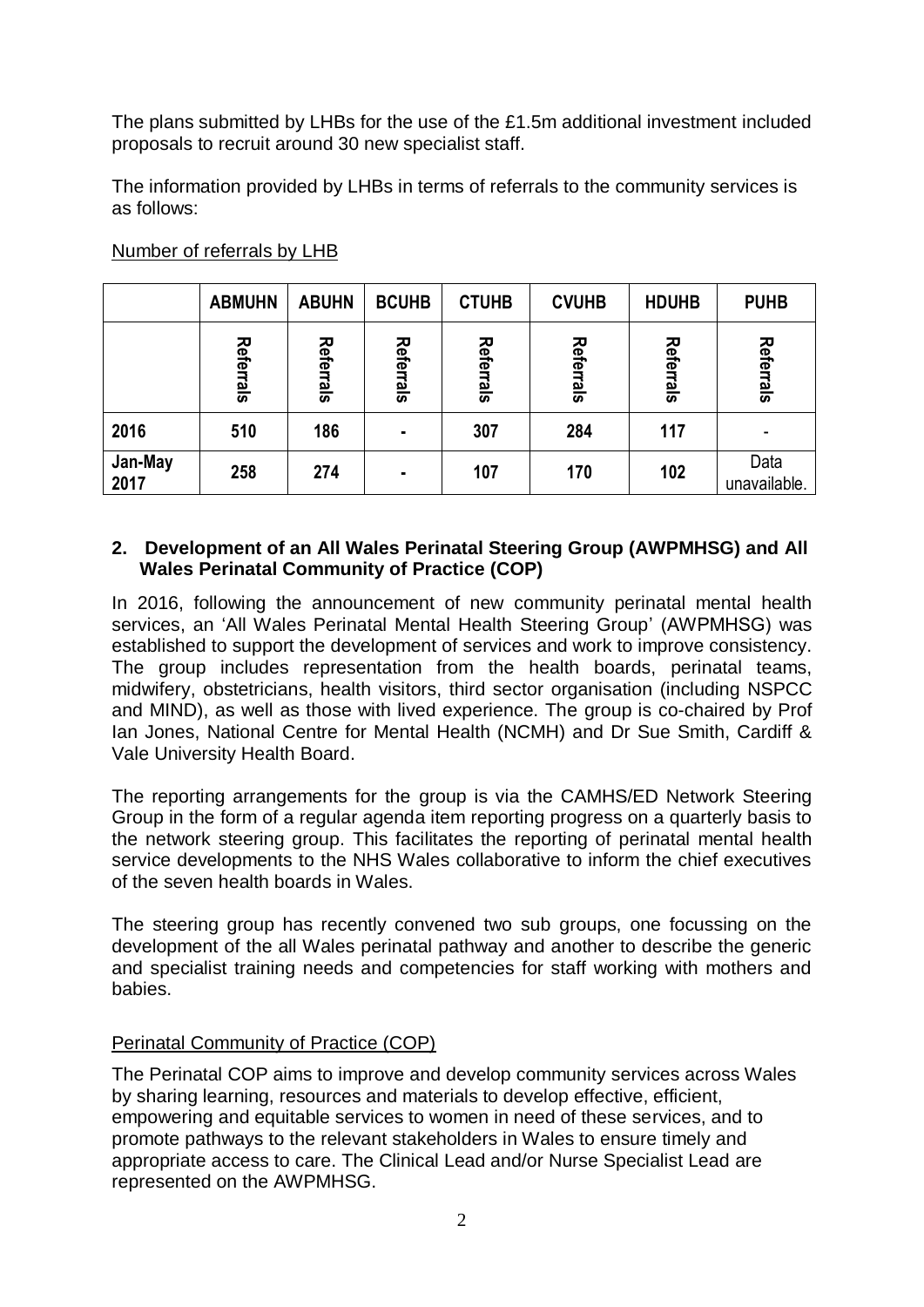Mission Statement:

*To ensure that every mother in Wales suffering with or at risk of mental ill health has timely access to appropriate treatment & support to assist them in alleviating their maternal distress, and in developing a loving & nurturing relationship with their baby during pregnancy and the first year of the baby's life.*

Each health board has identified its 'community' for improving perinatal mental health services, including:-

- Perinatal 'Champion' at Executive/Board level
- Perinatal Clinical Lead
- Perinatal Nurse Specialist Lead
- Perinatal Service Improvement Team which will be a multi-agency, multiprofessional 'team' operating across primary, secondary and tertiary care levels.

See also a list of the COP's aims at Annex A.

#### **3. Specialist Training**

The Welsh Government has also provided funding for training for specialist perinatal training in 2016-17 at a total cost of £9,750.

Training places for Welsh psychiatrists on the Royal College of Psychiatrists specialist perinatal course

Since last year, the Royal College of Psychiatrists have run a three day course specifically for Perinatal Consultant Psychiatrists. Five Welsh psychiatrists have so far attended the specialist training, funded by the Welsh Government.

The feedback from participants has been excellent, reporting that they have gained skills, specialist knowledge and new contacts. There are plans for the five psychiatrists to facilitate a 'Specialist Perinatal Training' day to the wider Perinatal Community of Practice and relevant others (dates to be confirmed).

#### VIG – Video Interactive Guidance training

15 participants from all seven HB's attended this two day training of which feedback has been positive.

We are aware a further proposal is being made by the health boards to fund 10 places for the Level One and Level Two VIG training. This will ensure that there are fully accredited VIG trainers in Wales to further cascade this intervention, to Midwives, health Visitors, Mental Health, Nursery Nurse, Psychologists, etc. A CORE Welsh VIG Group has been established led by the National Clinical Lead for Perinatal Services and Psychologists.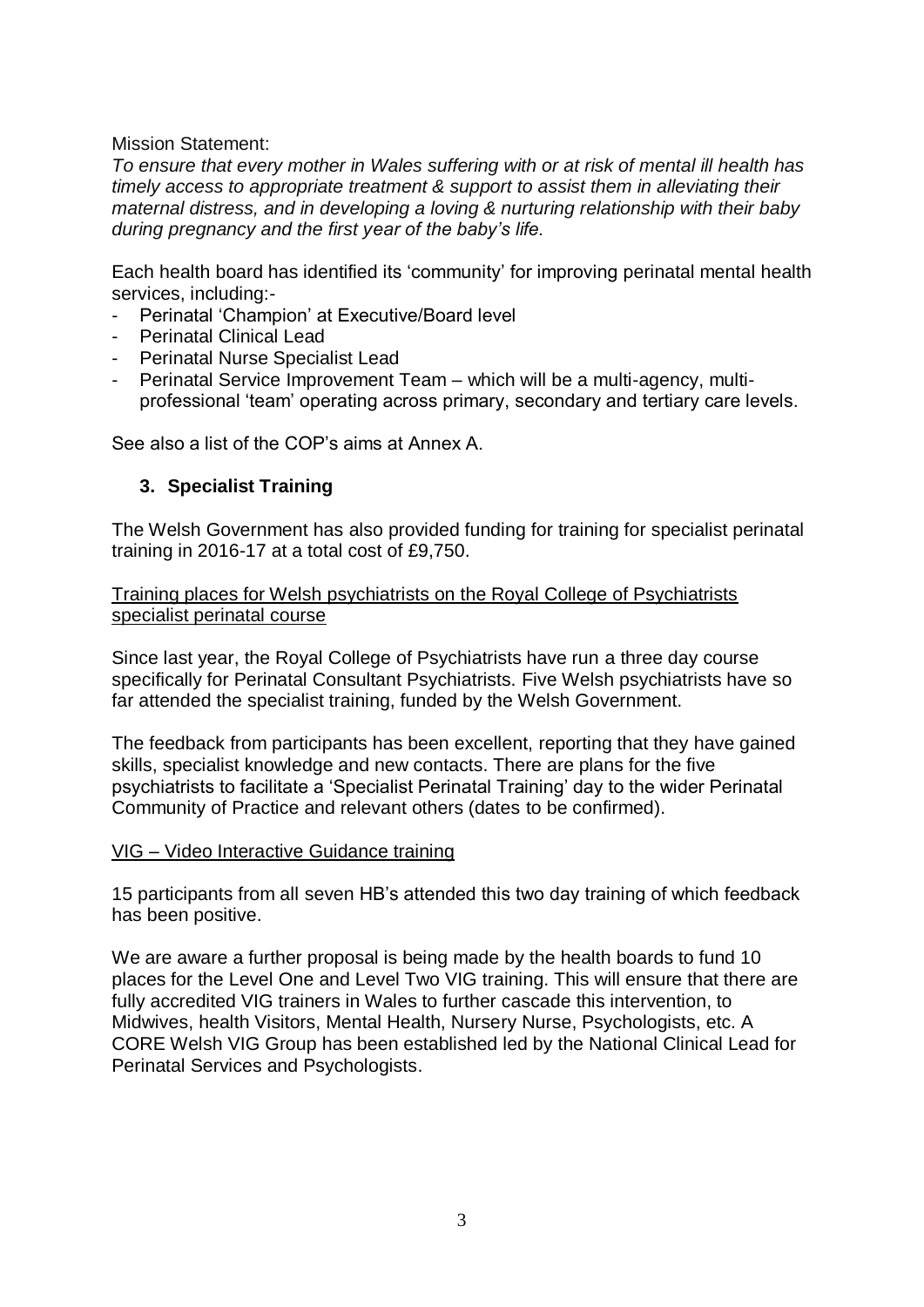## **4. Health Challenge Wales Voluntary Sector Grant Scheme - Mind Cymru's "Enjoy Your Baby" project on Perinatal Mental Health and Resilience – Early Support**

The Welsh Government's Health Challenge Wales Voluntary Sector Grant Scheme has provided funding for Mind Cymru's Perinatal Mental Health and Resilience – Early Support project, 'Enjoy Your Baby', since 2013. The aim of the project is to raise awareness of perinatal mental health problems, and to increase recognition of the early signs of problems developing, in order to encourage people to seek support. The project, which was initially North Wales based also, has a dedicated website, "Enjoy Your Baby", now in its third year of activity. The project has developed early intervention resources for use in primary care and built capacity in primary care by improving the skills of professionals.

To date, the project's achievements (against their targets in brackets) include:

- 78 (75) health professionals have been trained to deliver the "Enjoy Your Baby" programme and gone on to deliver courses.
- 39 (16) health professionals have been trained to deliver Maternal and Infant Mental Health qualification. These trainers are now preparing to deliver courses across the whole of Wales.
- 969 (700) health professionals including midwives have also been trained through Mind's new Perinatal Mental Health Awareness course in North Wales from October 2016 – March 2017 which compliments the "Enjoy Your Baby" programme.
- The "Enjoy Your Baby" website has had over 10,000 visitors with a 70% new visitor and 30% returning visitor rate since September 2014.

The project has helped raise the profile of perinatal mental health and the importance of optimising the mother/baby relationship with many different organisations throughout Wales, becoming a key perinatal representative of the third sector in Wales

The project has received total funding of approximately £175,000 over the last 4 years and concludes on 31<sup>st</sup> July 2017. An evaluation of the project will then consider next steps and how the outcomes can be integrated into a national programme.

### **5. Together for Mental Health Delivery Plan 2016-19 – Perinatal Mental Health**

The 2016-19 delivery plan includes Priority Area 5: "All children have the best possible start in life which is enabled by giving parents / care givers the support needed", with the following actions:

- Health boards and PHW to offer information and support to pregnant women (before / during / after pregnancy) to support healthy attachment, using Welsh Government programmes like Flying Start; Families First; Bump, Baby and Beyond and third sector initiatives.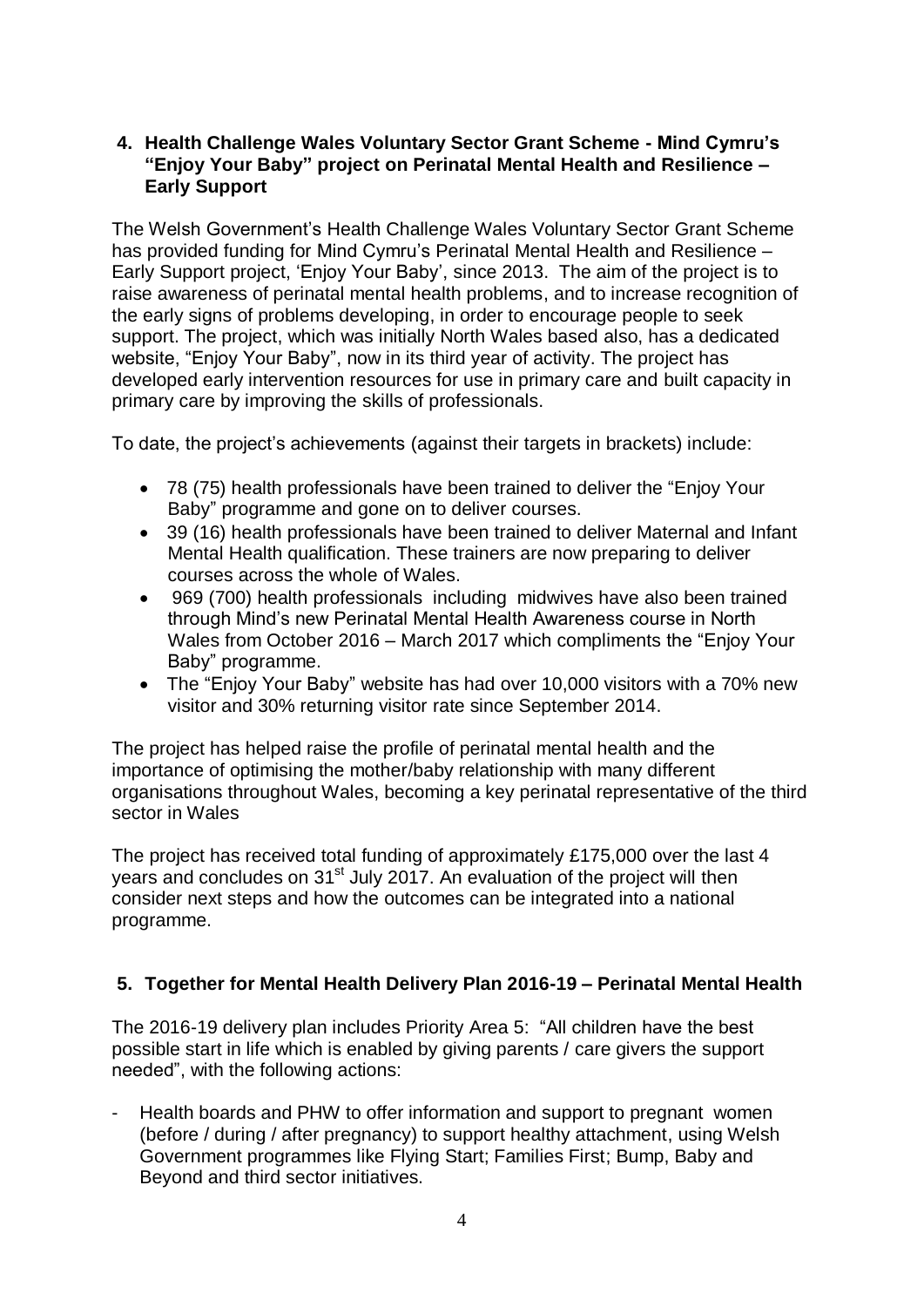- All health boards to have a perinatal service in place
- Health boards to ensure that educational and training programmes are in place across Wales to improve awareness and management of perinatal mental health problems

Progress against the Delivery Plan 2016-19 actions is overseen by the National Partnership Board, who will receive biannual reports from each health board area to update on progress.

# **6. Specialist mother and baby units**

Services to support mothers with mental ill health should be provided as close to home as is practical. The £1.5m of additional recurrent funding to develop community based specialist perinatal services across every health board in Wales was provided in recognition of the need to improve these services.

However it is recognised that some mothers and their babies will require inpatient support. Until 2013 there was a specialist mother and baby unit at University Hospital Wales, but Cardiff and Vale UHB took a decision to close it because of low occupancy over the previous two years. In recognition of the concerns expressed that such a facility no longer exists in Wales, we have commissioned a review of demand for tier 4 services by WHSSC.

WHSSC is the body responsible for commissioning placements at the specialist mother and baby units and details of their review is set out below. However, we need to recognise that the level of demand across Wales varies both in numbers and geography across the year. It may be difficult to find a location for such a unit within Wales that does not result in mothers and their families travelling long distances, even if the WHSSC work demonstrates a demand for such a unit.

In terms of actual placements, WHSSC has provided the following data on the number of specialist placements they have commissioned over the last three years. These figures will not take account of mothers who may have elected to be admitted to a local adult mental health unit, to enable them to be closer to their families.

|                       | 2014/15      | 2015/16      | 2016/17 |
|-----------------------|--------------|--------------|---------|
| Funding approved for  | Fewer than 5 | Fewer than 5 |         |
| placements (new) of   |              |              |         |
| Mother and Baby in    |              |              |         |
| <b>Perinatal Unit</b> |              |              |         |

### Review of Tier 4 perinatal mental health services

The review of Tier 4 perinatal mental health services mentioned above commenced in August 2016, and is being undertaken by a task and finish group of the All Wales Perinatal Steering Group (AWPMHSG). Third sector organisations have been involved in the work, including Action on Postpartum Psychosis (APP), Perinatal Mental Health (PMH) Cymru and the NSPCC. Mind Cymru is also a member of the AWPMHSG.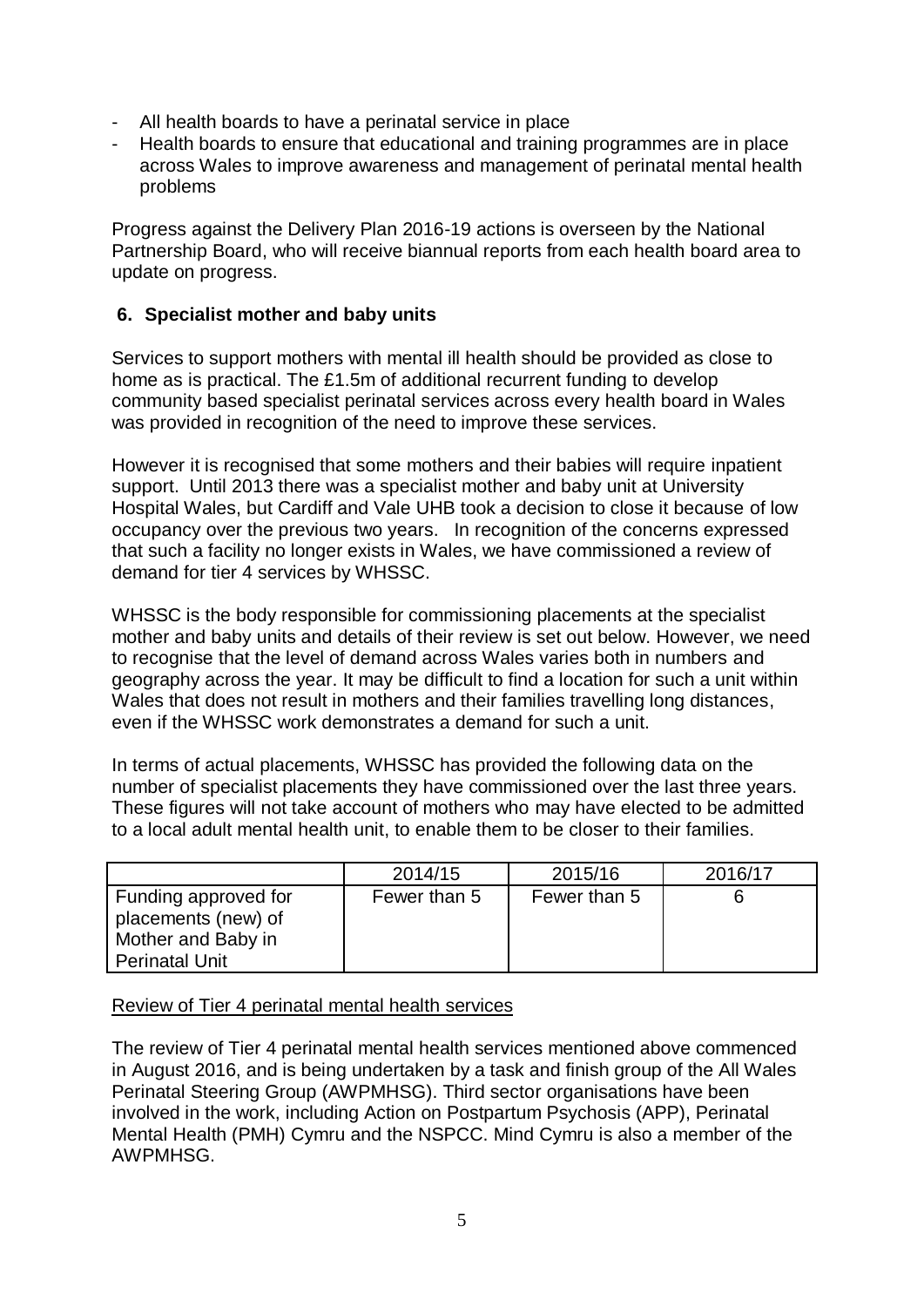A number of service visits have been undertaken to support the work and a multiprofessional stakeholder workshop has developed a shortlist of models. A final report was due to be presented to the Joint Committee of WHSSC on 27 June 2017.